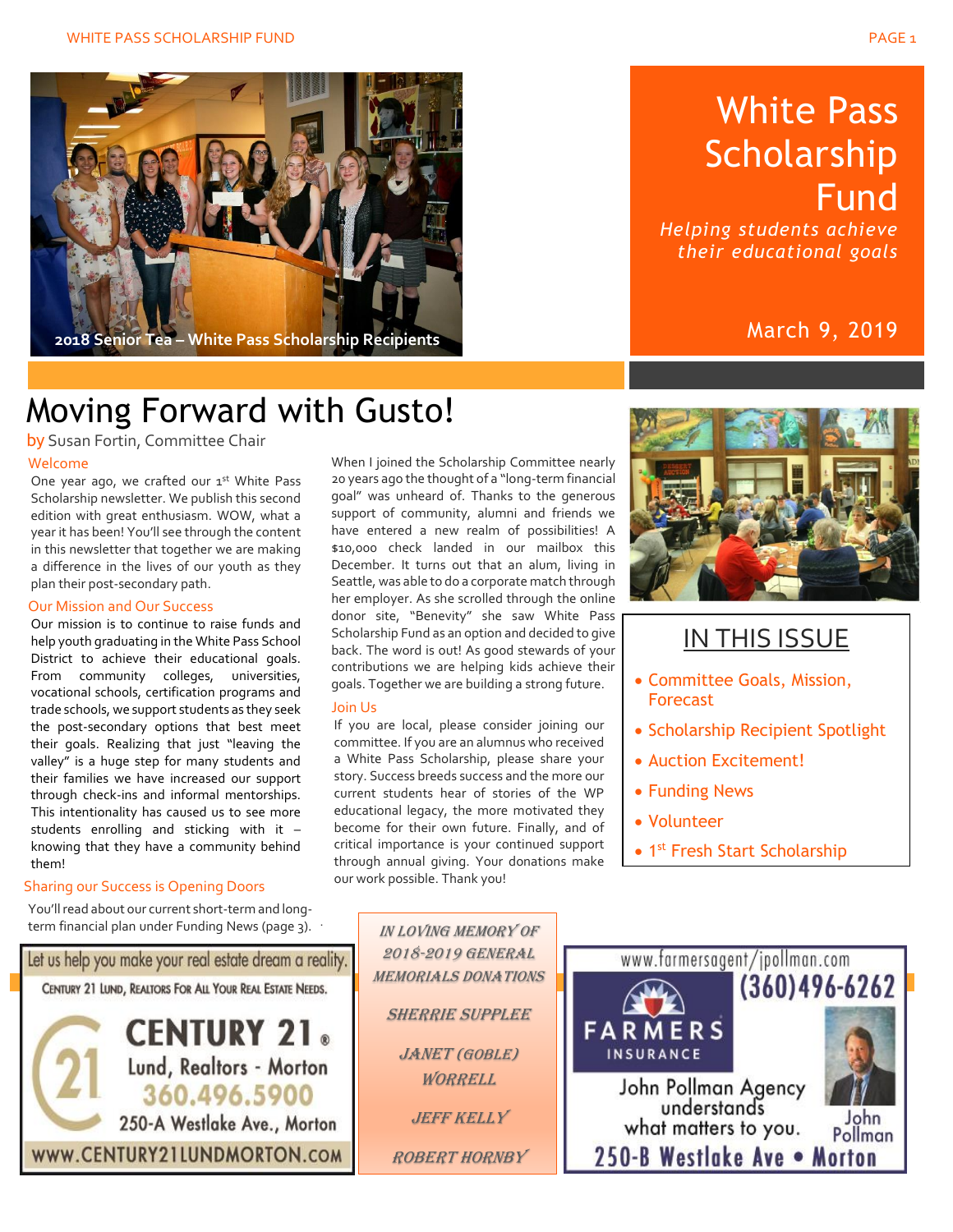# **Scholarship Recipient Spotlight**

### by Larkin Farrish – 2017 Recipient

"I was extremely fortunate to receive the White Pass Scholarship. I have been using the scholarship money to pay my tuition. The less student loans I have to take out the better! I am currently a sophomore at Washington State University, studying Apparel Merchandising. I can genuinely say I love my degree, going to class every day excites me. I hope to work in either Portland or Seattle and become a buyer for textile development. This past summer I decided to take a leap and study abroad. I chose Florence Italy because of their fantastic fashion school and how close it is to many other European countries. I will be here in Florence for four months. I am planning a few trips and hope to see as much as possible! I really appreciate the White Pass scholarship and my community's support! Thank you so much!!"



One of many Auction Items

### Auction 2019

by Bonnie Sniezak

#### Auction! Auction! Auction!

Our White Pass Scholarship auction is the bread and butter of funding for our scholarships. Every year in March our auction is a festive event in our community. Many businesses donate goods and services for our attendees to bid on. Our committee and awardees are beyond grateful for the generosity of our donors. We provide a fantastic meal and this year we are trying a new dessert auction. We are super excited to witness the live bidding of our top desserts, after dinner the winners of their desserts can eat them at their table. Our community members look forward to this night where we all come together to support our current graduates in their



### **BUY THIS AD SPACE**

Put your ad or message here. Buy an ad space for \$100 to support this newsletter to go out as a community mailer and generate more support for the White Pass Scholarship Fund. Contact Sherry Brown to be added. [Sherrybrown89@msn.com](mailto:Sherrybrown89@msn.com) (360) 496-4400



future education pursuits. We honor our donors by highlighting them in our program and we endlessly thank our auction attendees for participating. It's a fantastic evening and fun for all. We are proud to say since our auction is currently entering its sixth year, we have earned a total of over sixty thousand dollars. We plan on continuing this path, we love being a highlight of people's evening and continue to allow our event to be a night people can be proud to support our community youth.

## Donate!

by Judy Roberts

Now is the time to donate. We have a lot of options for you from funding current year scholarships to helping secure the future of the White Pass scholarship program by investing in our Legacy Fund. Your White Pass Scholarship Committee is happy to work with you. For example, a recent donor gave us \$20,000 to be used over 4 years, for students going into science, technology, engineering and math. An Alumni supported our programs with a \$10,000 check. With these donations we're excited to continue funding 4-year scholarships and use auction money to build our Legacy Fund. Donating is a great way to support our community and we can work together to ensure students receive help in areas that are important to you.

### WEB SITE & FACEBOOK

If you haven't had a chance to look at our Facebook Page, you're missing out on seeing over 100 White Pass Scholarship Fund recipients and what they're doing now. The Facebook site also shares our events and photos of our auction items and we'll be adding an album of our donors soon. The Web site has information on how to donate, how to apply for a scholarship, past Newsletters, and a list of donors. We're always making improvements. Check us out at [www.facebook.com/whitepassscholarshipfund/](http://www.facebook.com/whitepassscholarshipfund/) or [www.whitepassscholarship.org](http://www.whitepassscholarship.org/)



One of our recipients: Spencer Meade Class 2007. Bellevue Police Officer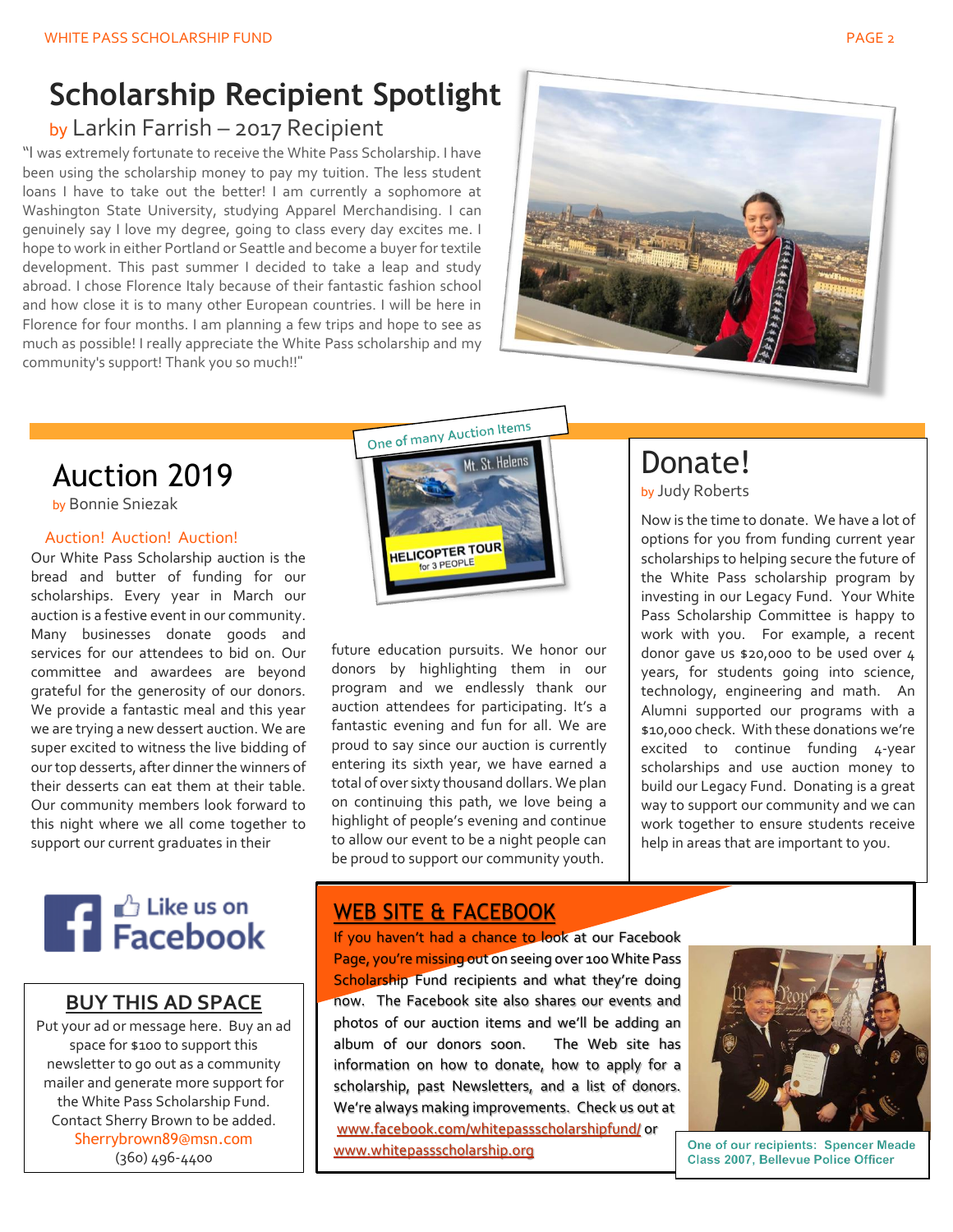### White Pass Scholarship Fund

*Helping students achieve their educational goals*

www.whitepassscholarship.org

wpscholarshipcommittee@hotmail.com

PO Box 495 Randle, WA 98377 Tax ID: 91-1461608

*President Susan Fortin*

*Secretary Judy Roberts*

*Treasurer Sherry Brown*

*Memorials Ann Lindh Judy Roberts*

> *Auction Chair Ricky Emerson*

*School Liaison Mary Prophit*

#### *Committee Members*

*Bonnie Sniezak Pretrina Mullins Sue Sume Quedessa King Bonnie Slagle Van Anderson Beth Coleman Jackie Lyon Martha Almquist Marty Fortin Duward Brown Tim Shook Paul Farris Tricia Abbas*



# Funding News

by Sherry Brown

2018 was another banner year with a total income of over \$85K. We awarded \$37,957 to 12 2018 graduates and had several firsts. We awarded our first fouryear scholarship of \$2,500 per year in the memory of Nancy Quinn. We also awarded our first scholarship to a home school graduate. And finally, we awarded our first Fresh Start Scholarship.

To build on our success, we are working toward the following funding goals:

- 1. Build short term savings to \$80,000 to fund large graduate years.
- 2. Build a Legacy Fund to \$600k to decrease reliance on annual fund raisers.

3. Expand current scholarship programs. If you have any questions regarding our programs, please contact Sherry Brown at [sherrybrown89@msn.com.](mailto:sherrybrown89@msn.com)



Volunteer! by Van Anderson

Jada Williams, the 1ST Fresh **Start scholarship recipient** 

Fresh Start Scholarship by Marty Fortin

The White Pass Scholarship Committee has set aside funds to support White Pass High School graduates who did not apply for a post-secondary grant to further their education when they were graduating. Two \$500 scholarships are available each year to those who now want to pursue educational opportunities at Centralia College East. Please contact us for an application or pick one up at CC East in Morton.

Looking for a rewarding way to have tons of fun, make friends in the community, and have a tremendous impact on local youth? Volunteering for the White Pass Scholarship Committee should be right up your alley! Each year, dozens

of volunteers get their feet wet helping with our auction and dinner – whether working behind the scenes to make sure every auction item has its place, or going out in the community to get donations and sell dinner tickets. Anyone from the most introverted organizer to the most gregarious glad-hander can find their calling. Each spring, Committee volunteers looking to positively engage students work through scholarship applications and conduct interviews with our graduating seniors to ensure that they have the resources to follow their educational dreams. Whether it is working behind the scenes to help grow the funds that support for our community's students or pounding the streets to help gather donations, volunteering with the White Pass Scholarship Committee is sure to be a fun and rewarding experience for all. Please contact a committee member or just show up at our meetings on the first Monday of the month.





#### **Jan - Dec 18 Ordinary Income/Expense Income 43400 · Direct Public Support** 61,403.82 **45000 · Investments 45020 · Dividend, Interest (Securities)** 1,126.16 **45030 · Interest-Savings, Short-term CD** 158.49 **Total 45000 · Investments** 1,284.65 **49000 · Special Events Income 49010 · Special Events Contributions** 1,241.02 **49020 · Special Events Sales (Nongift)** 16,715.65 **49025 · Auction Ticket Sales** 2,720.02 **49060 · Car/Truck Raffle Income** 700.00 **49065 · Auction Raffle** 1,106.00 **Total 49000 · Special Events Income** 22,482.69 **Total Income** 85,171.16 **Gross Profit** 85,171.16 **Expense 65000 · Operations 65020 · Postage, Mailing Service** 323.42 **65025 · Fees** 411.65 **65050 · Auction Expense** 3,952.70 **65060 · Raffle Expense** 146.22 **65000 · Operations - Other** 112.87 **Total 65000 · Operations** 4,946.86 **65200 · Scholarships Awarded** 27,434.00 **Total Expense** 32,380.86 **Net Ordinary Income** 52,790.30 **Net Income 52,790.30**